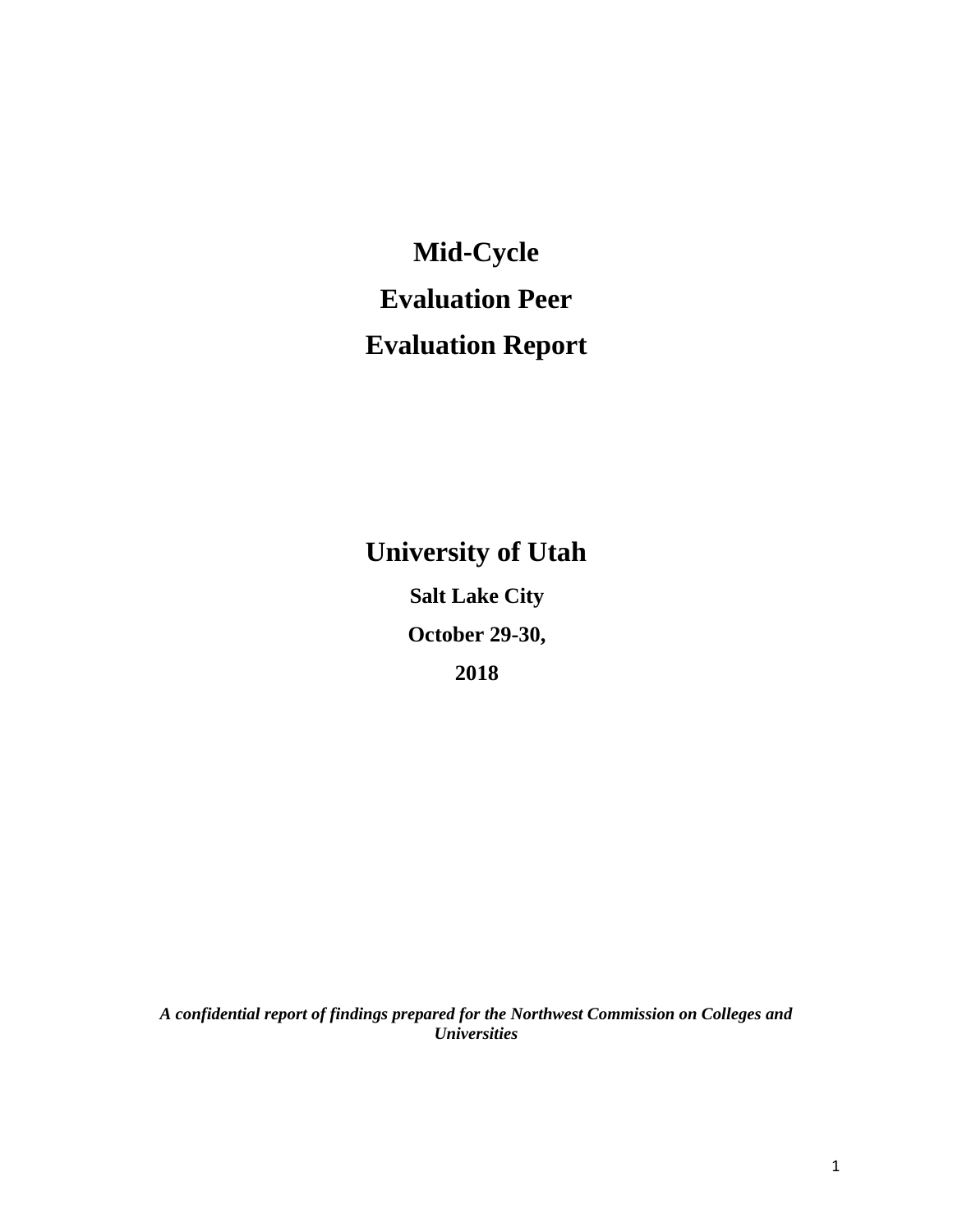# Table of Contents

| Evaluators                                                                        |
|-----------------------------------------------------------------------------------|
| Introduction                                                                      |
| Assessment of Institution's Self-Evaluation Report & Support Materials 4          |
| Compliments                                                                       |
|                                                                                   |
|                                                                                   |
|                                                                                   |
|                                                                                   |
| Feedback                                                                          |
|                                                                                   |
|                                                                                   |
| Feedback                                                                          |
| Standard 1.B Core Themes                                                          |
|                                                                                   |
|                                                                                   |
| Core Theme/Goal Three: Engage Communities to Improve Health and Quality of Life10 |
|                                                                                   |
| <b>Recommendation Two</b>                                                         |
|                                                                                   |
| Feedback                                                                          |
| <b>Recommendation Three</b>                                                       |
|                                                                                   |
| Feedback                                                                          |
|                                                                                   |
|                                                                                   |
| Feedback                                                                          |
| <b>Interview Roster</b>                                                           |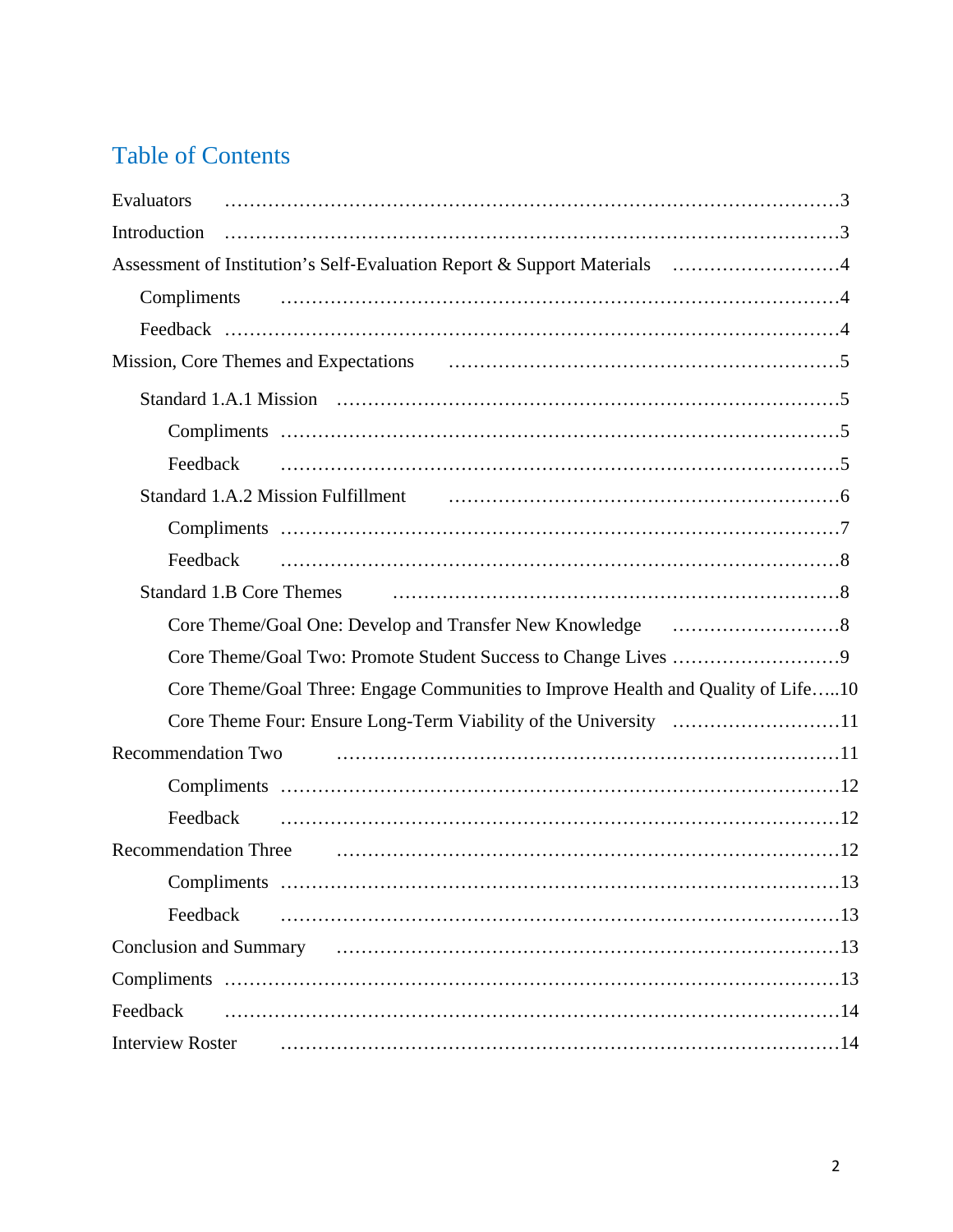### **Evaluators**

Report prepared by:

| Nancy Cornwell (Chair)                    | Professor, Montana State University                                         |
|-------------------------------------------|-----------------------------------------------------------------------------|
| Sheila Bonnand                            | Research and Instruction Librarian (retired),<br>Montana State University   |
| Les Steele (NWCCU Off-Site Staff Liaison) | Senior Vice President, Northwest Commission on<br>Colleges and Universities |

### Introduction

The University of Utah ("the U") is a public research university founded in 1850 that today serves over 32,000 students at the graduate and undergraduate level with 134 undergraduate programs and 203 graduate programs. Professional programs include medicine, dentistry, nursing, law and business. It was mentioned several times during the site visit that the university has grown both in terms of enrollment and physical size and has been transformed more fundamentally because of its shift from a commuter school to a top-tier research university. Even today, the U remains in a period of enrollment growth and continued physical expansion, including the addition of more residential housing and growth of the campus.

During the mid-cycle visit, the team was asked to consider the U's progress on assessing mission fulfillment and its use of data for quality improvement, with particular attention paid to student learning outcomes. Additionally, the team was asked to assess progress on Recommendations Two and Three from the Year Seven Report:

#### Recommendation Two:

The evaluation committee recommends that the University of Utah allocate additional financial resources for measurable, direct student learning outcomes (Standard 2.C.1 and 2.C.2)

#### Recommendation Three:

The evaluation committee recommends that the institution continue to fully implement a student learning assessment plan that identifies quality standards for all programs. Student learning outcomes assessment would include direct measures of student learning. Additionally, the evaluation committee recommends that the institution use the results of its assessment for continuous improvement (Standard 4.A.1, 4.A.3, 4.A.4, 4.A.5, 4.A.6, 4.B.1, and 4.B.2).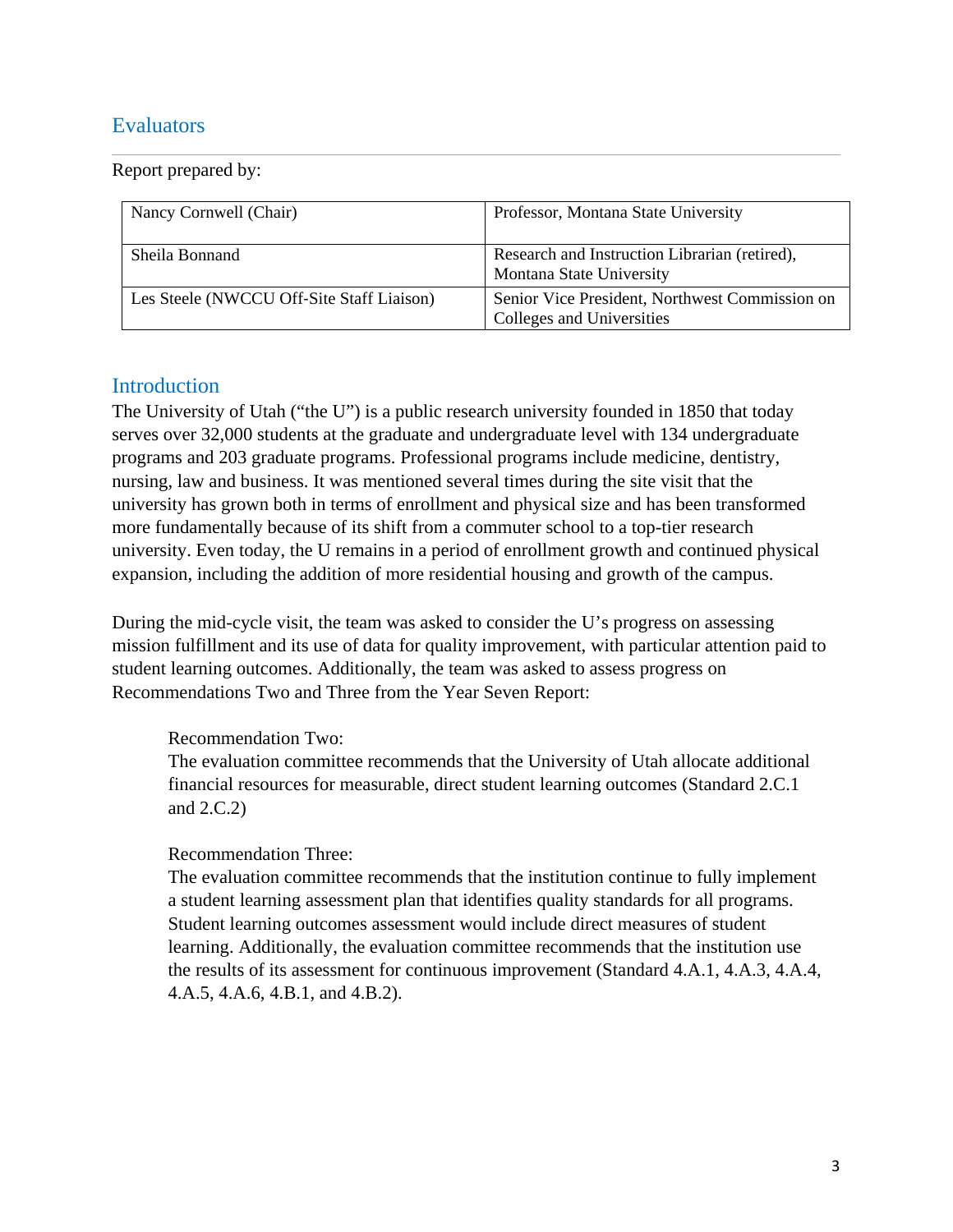# Assessment of Institution's Self‐Evaluation Report & Support Materials

A Mid-Cycle Self Evaluation narrative provided an overview of the Institutional Assessment Plan and the committees involved in the assessment activities that institutionally explain comprehensive planning. The report and supporting materials, including those requested before and during the Mid-Cycle visit, helped illuminate the activities and efforts related to the accreditation standards and recommendations under review. Some of the specific and most innovative efforts were not fully documented in the report, but evaluators were provided the materials upon request before arrival and during the visit.

The report also provided an overview of the institution's learning outcomes assessment program. Included were several representative examples. The first was course level assessment from Writing 2010, the culmination of the first-year writing series. The second example was a college level view of assessment from the College of Social and Behavioral Sciences, with evidence provided by the departments of Economics, Sociology and Political Science.

Links within the document provided access to information and data available via the U website. The U uses dashboards with visualized data to track progress toward meeting specific performance indicators of the U's "Four Goals." These dashboards are customized for different unit heads and provide current progress on indicators supporting objectives under each goal.

### **Compliments**

- The report was clear and understandable. Because of the complex effort undertaken to assess student success, the report covers a dense process within a limited amount of space.
- The radar plot provided was an excellent visual representation of the complex engagement in the strategic goals of the university. The program assessment examples were excellent; each provides a different and effective way of assessing student learning.
- The demonstrated plans for leveraging technology to manage workload issues resulting from their comprehensive assessment process was well presented and demonstrates real innovation around the nagging issue of workload associated with authentic and rich student learning assessment and program learning outcomes assessment.

### Feedback

In anticipation of the Year Seven self-evaluation, the following feedback on the Mid-Cycle Self-Evaluation is offered:

- Robust explanations of how the U met Recommendations Two and Three showing how actions taken are specifically aligned with the standards included as part of the recommendations would strengthen the report.
- Some of the links mentioned in the report were not functional and couldn't be reviewed in depth prior to the site visit. When notified, the document was corrected and resent to the team. Other documents mentioned in the report were not linked nor available on the website e.g. Institutional Assessment plan, the BPC (Business Planning and Consolidation) website, and the Learning Frameworks.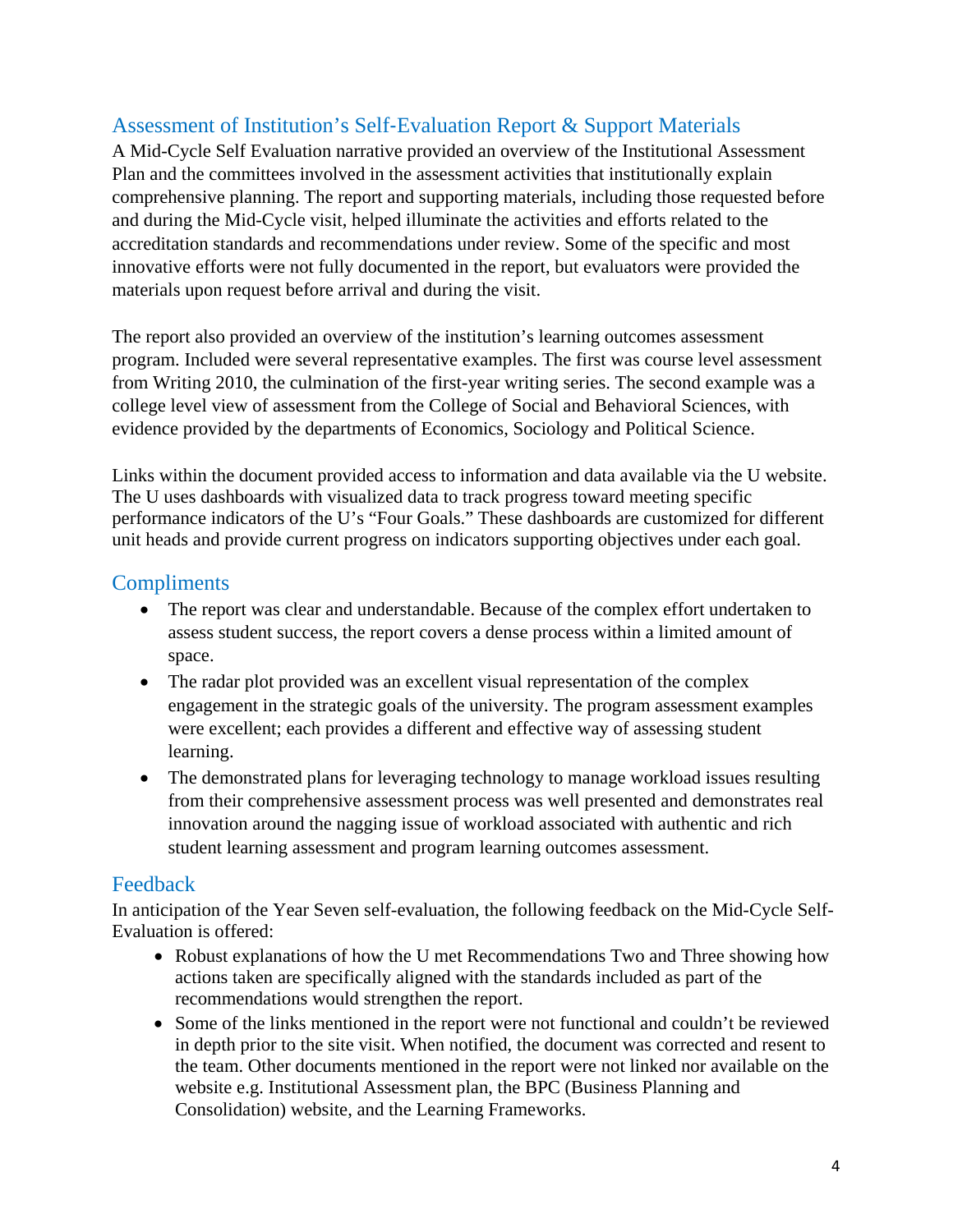Supplemental materials that completed the assessment cycle were not included in the report, e.g. a sample of a Graduate Council program review would have been helpful, since those reviews are essential data for comprehensive planning (the team received them upon request, shortly before the visit).

# Mission, Core Themes and Expectations

### Standard 1.A.1 Mission

The current University of Utah mission states that the university:

*fosters student success by preparing students from diverse backgrounds for lives of impact as leaders and citizens. We generate and share new knowledge, discoveries, and innovations, and we engage local and global communities to promote education, health, and quality of life. These contributions, in addition to responsible stewardship of our intellectual, physical, and financial resources, ensure the long-term success and viability of the institution.* 

This mission statement is published on the University President's homepage, which also hosts, quite prominently, key descriptors of the U including the university strategy and Four Goals (core themes) with key objectives. It is a strength to have these appear first on the President's web page. It is not clear, based an online search, that the mission is published elsewhere. That said, a clear sense and understanding of institution's mission permeated conversations with faculty, staff and administrators.

The mission statement, ratified by the Academic Senate, the Board of Trustees, and the Utah State Board of Regents, incorporates the U's Four Goals which are further detailed immediately after the mission statement with a list of objectives under each goal. The Four Goals included in the U's mission statement are appropriate, known and incorporated into campus culture, as evidenced by evaluation team interviews with staff, faculty, and administrators.

The Mid-Cycle Self Study provided a list of leadership changes. It should be noted that the U has experienced a significant change in leadership since its last review (2016 Year-One); this includes a new President, Senior Vice-President for Academic Affairs, several deans, and other key positions. The new President served the institution as Senior Vice-President for Academic Affairs, so the institution has benefitted from that continuity at the highest levels. As a result and throughout these changes, the institution has remained committed to its 2016 mission statement and has continued work toward mission fulfillment.

### **Compliments**

• In addition to the institution's Mission Statement, evaluators found that most of the colleges and academic units have or are in the process of developing strategic plans that intersect with the Four Goals (core themes).

#### Feedback

- The Mission Statement with its Four Goals can be found on the President's Strategy web page but is not widely shared on the U's website or publications.
- External constituencies, the public or prospective students looking for a typical strategic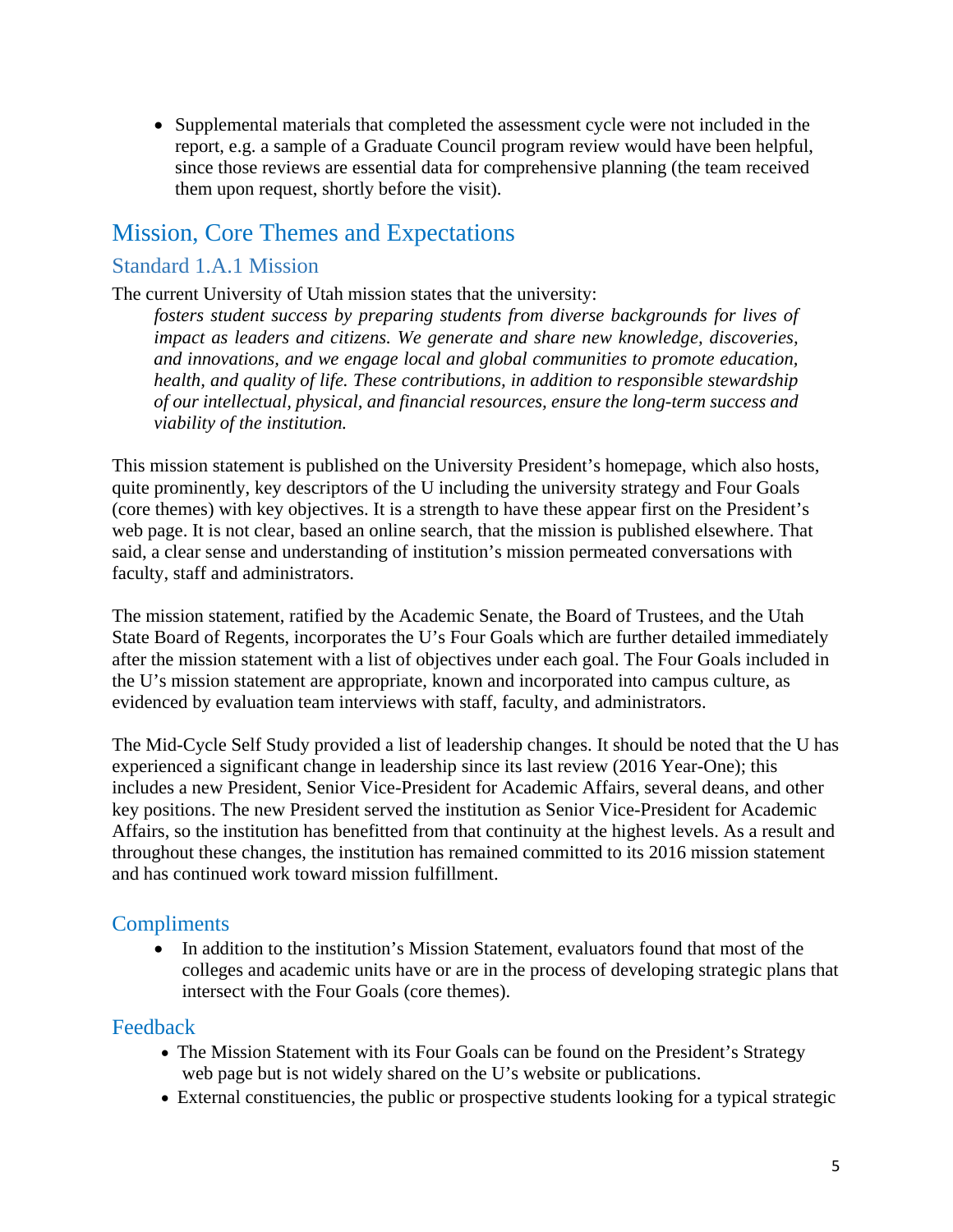plan (or searching on the website for "strategic plan") might be foiled as the U's Strategy is not meta-tagged as a strategic plan. Additionally, there is no clear link to data supporting progress on the plan, without digging into a two-level drop-down menu on the President's page and understanding a priori that "Dashboards" provide progress on key objectives in the strategic plan in an otherwise excellent presentation using data visualization.

### Standard 1.A.2 Mission Fulfillment

According to the Mid-Cycle report, "the University interprets mission fulfillment according to the level of fulfillment of the Four Goals." The U has developed and is refining a cycle of continuous assessment to monitor mission fulfillment*.* This continuous assessment model has been embraced widely at all levels of the institution and contributes to data-informed decision making. The following summarization documents are data-driven compilations designed to inform key stakeholders on progress towards mission fulfillment. An Institutional Assessment Plan that defines the objectives, strategies, and performance indicators associated with each of the Four Goals.

- 1. Institutional Dashboards, including one organized around the Four Goals as well as unit level dashboards
- 2. Graduate Council Program Review (every seven years)
- 3. Oversight via regular meetings of CBAC (Campus Budget Advisory Council), UBAC (University Budget Advisory Committee, and the newly formed UAAC (University Assessment and Accreditation Council

#### Institutional Dashboards

The U maintains institutional dashboards that provide key data demonstrating progress on the objectives that make up the Four Goals. There a high-level critical indicator dashboard maintained on the President's webpage that provides broad visualization of progress towards mission fulfillment and it is updated regularly. There also are more focused dashboards for colleges, departments, and the Associate VP for Academic Affairs along with individual tools that measure specific objectives (e.g. finance, scholarly productivity). The Office of Budget and Institutional Analysis (OBIA), which maintains federal reporting data and works closely with Business Intelligence, provides the backbone for the dashboards and provides appropriate data visualization for the dashboards.

#### Graduate Council Program Review

The U's Graduate Council Program Review is a long-time, robust, internal/external review process that has now been integrated into institutional assessment in a manner that helps provide long-term aspirational strategic planning through a data driven method. All academic programs that have a graduate level component provide a self-study that examines students, curriculum, facilities and resources, and outcomes assessment (required at the 3- and 5- and 7-year marks). The review is an evidence-driven, comprehensive evaluation of program quality using data on department effectiveness (OBIA data, Learning Outcomes Assessment, Academic Analytics NSSE and relevant external indicators). These self-assessment studies that is are reviewed by the Graduate Council on a seven-year cycle. From there an MOU is drafted for review and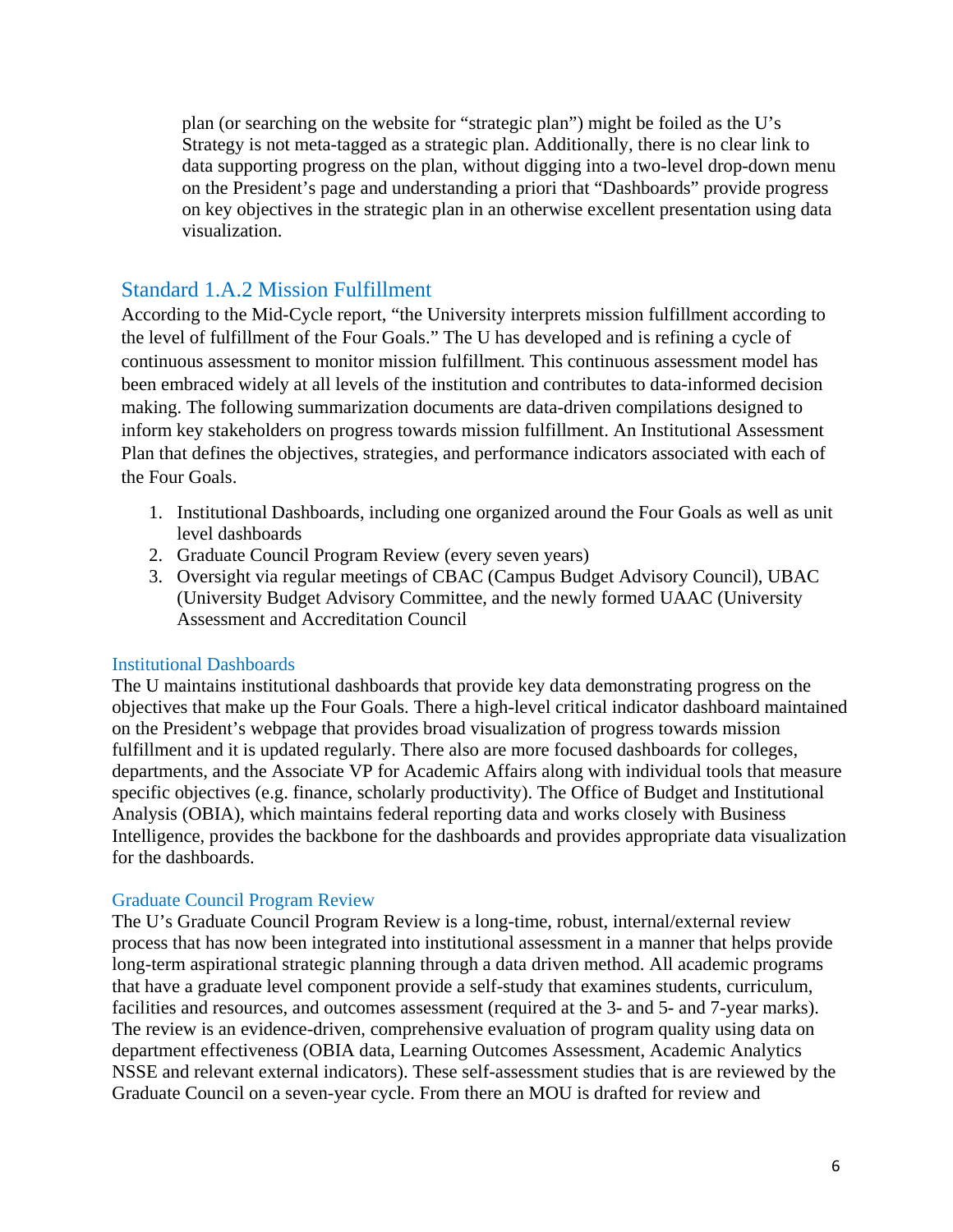commitment by program directors, relevant deans and vice presidents. The MOU prioritizes the challenges, opportunities and goals as they align with the University Mission and Four Goals. One notable added strength in the Graduate Council Seven-Year Review is that program-level learning outcomes assessment is now included in the report. In the spirit of continuous and longterm improvement, academic programs are using student learning outcomes data on an annual basis to address curricular matters and then collectively on a seven-year basis for long term planning.

Note that the few undergraduate-only academic programs go through a similar process but are reviewed by the Office of Undergraduate Studies.

#### Campus Budget Advisory Committee (CBAC)

Carefully aligning budget priorities with the mission and goals is an essential element of comprehensive planning. The CBAC is charged with reviewing annual reports from each college (these include progress towards prioritized goals rising out of MOUs as well as other relevant and emerging priorities). Membership of the committee is representative of the units whose budgets are overseen by the CBAC. The CBAC meets with colleges and provides input to the Senior Vice President for Academic Affairs (SVPAA), reviews college resource requests, and considers budgets in terms of the alignment of such requests with institutional priorities. Recommendations of the CBAC are advisory to the President and SVPAA.

#### University Budget Advisory Committee (UBAC)

Similar in the function of the CBAC, the UBAC includes most nonacademic units and units that report to the Senior Vice President for Health Sciences. The UBAC is advisory to the President.

#### University Assessment and Accreditation Council (UAAC)

The UAAC was originally created to help facilitate the Year Seven NWCCU Accreditation selfevaluation and subsequent team visit. Its continuation is evidence of high-level continuous improvement and institutional advancement. This council membership includes the CFO, the Director for Assessment, Evaluation and Research, and representation from undergraduate education, graduate education, and the Office of Learning Outcomes Assessment. The UAAC maintains the Institutional Assessment Plan and monitors progress and updates on the Four Goals, supporting objectives and strategies, performance indicators and thresholds.

#### **Compliments**

- Continuing the work of the UAAC is a real strength and evidence of institutional commitment to data driven comprehensive planning. Evaluators were struck by the opportunities presented by the high-level ongoing conversations facilitated through this group.
- The Graduate Council Seven Year Review is part of a substantive process of program review that considers the needs of individual programs, the balance and alignment of college level needs, and includes a negotiated process of identifying alignment of strategic goals from the program level to the provost level in service to the University Mission and Four Goals. The robust role of data drawn from OBIA, program learning outcomes, and internal and external reviews create a comprehensive picture of program quality.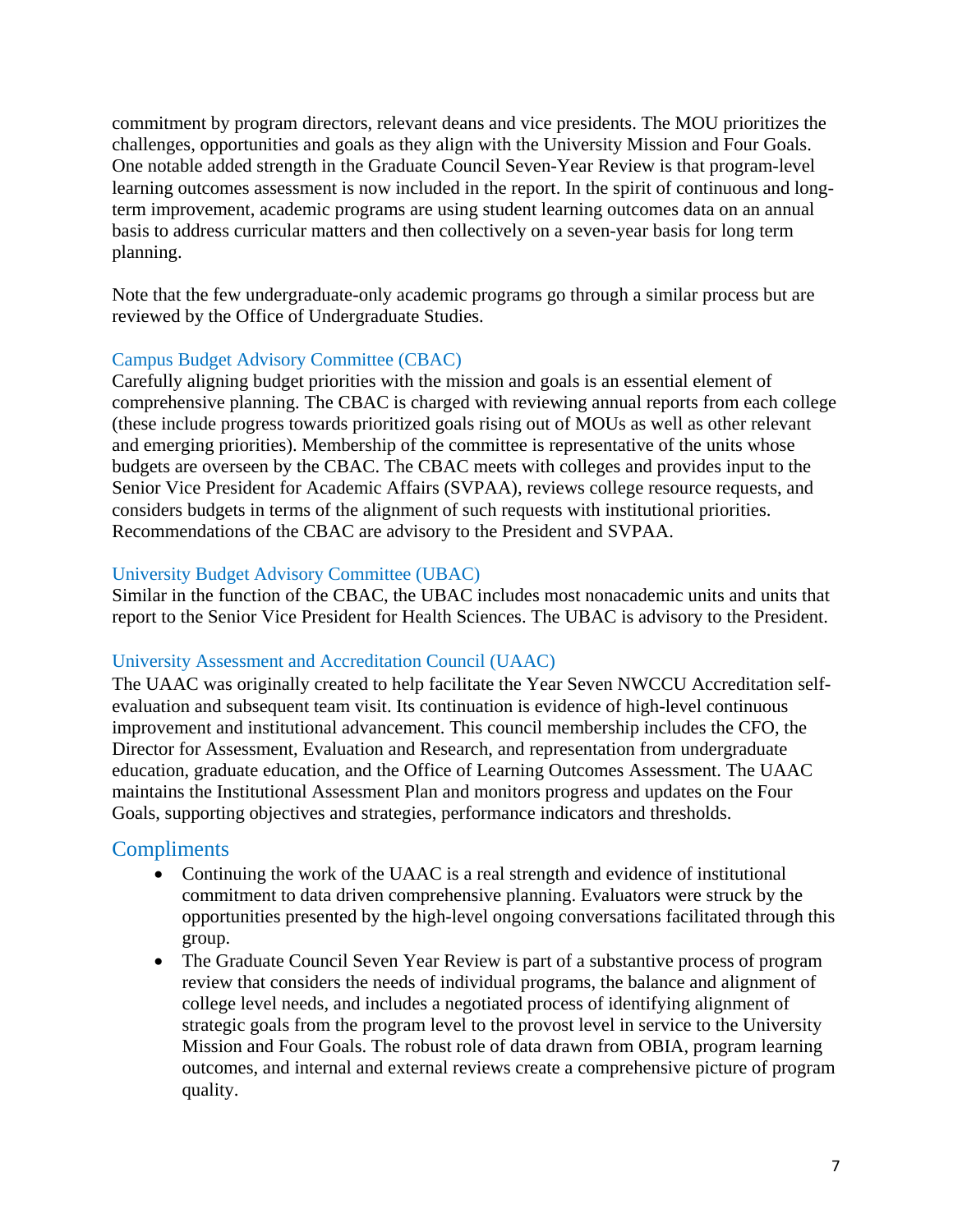- The particular way in which the U works through a robust external program review every seven years is commendable.
- The fact that the U leverages professional accreditation data while insuring that any data gaps are filled in through the seven-year program self-evaluation provides the best balance of complete comparable data and minimizes duplication of effort at the program level.

### Feedback

 The process used for the seven-year program reviews is excellent, yet complex. The quality of the process the U has established will benefit from careful explanation for the NWCCU Year Seven Review.

### Standard 1.B Core Themes

The University of Utah's mission is accomplished through four core themes (the Four Goals):

- 1. Develop and transfer new knowledge
- 2. Promote student success to change lives
- 3. Engage communities to improve health and quality of life
- 4. Ensure long-term viability of the University

Each goal is associated with a set of goal objectives which then have multiple strategies and performance indicators. Altogether these comprise part of the U's Institutional Assessment Plan which is overseen by the UAAC*.* The Four Goals and several key performance indicators are present on the President's Dashboard with progress displayed through data visualization. The data on this dashboard is a collection of performance indicators selected from the Goal's objectives and used as priority metrics. One can see the U's progress from the data presented, which is often compared with external data. What is not present in the President' Dashboard are thresholds that provide insight into success. Conversations during the site visit suggested that the focus is on trends and comparative performance which is more fluid. More detailed objectives under each goal, along with strategies and performance indicators, are largely completed and maintained as an internal document. The U does not yet have thresholds or results tied in to them.

#### Core Theme/Goal One: **Develop and Transfer New Knowledge**

#### Mission fit

The core theme/goal is directly articulated in the U's mission statement as "we generate and share new knowledge, discoveries, and innovations." The U, by focus and effort, is a top public research institution with over 200 professional and graduate degree programs. The University of Utah Hospital and Clinics function as teaching and research facilities.

#### Composition of the assessments

The U identifies four areas of objectives, each with supporting strategies and performance indicators. A selection of these indicators is pulled up to "top level" indicators and used to look at the progress towards Goal One. Multi-year data for these priority indicators is provided on the President's Dashboard (publicly available, yet a bit difficult to find). In some cases the PAC-12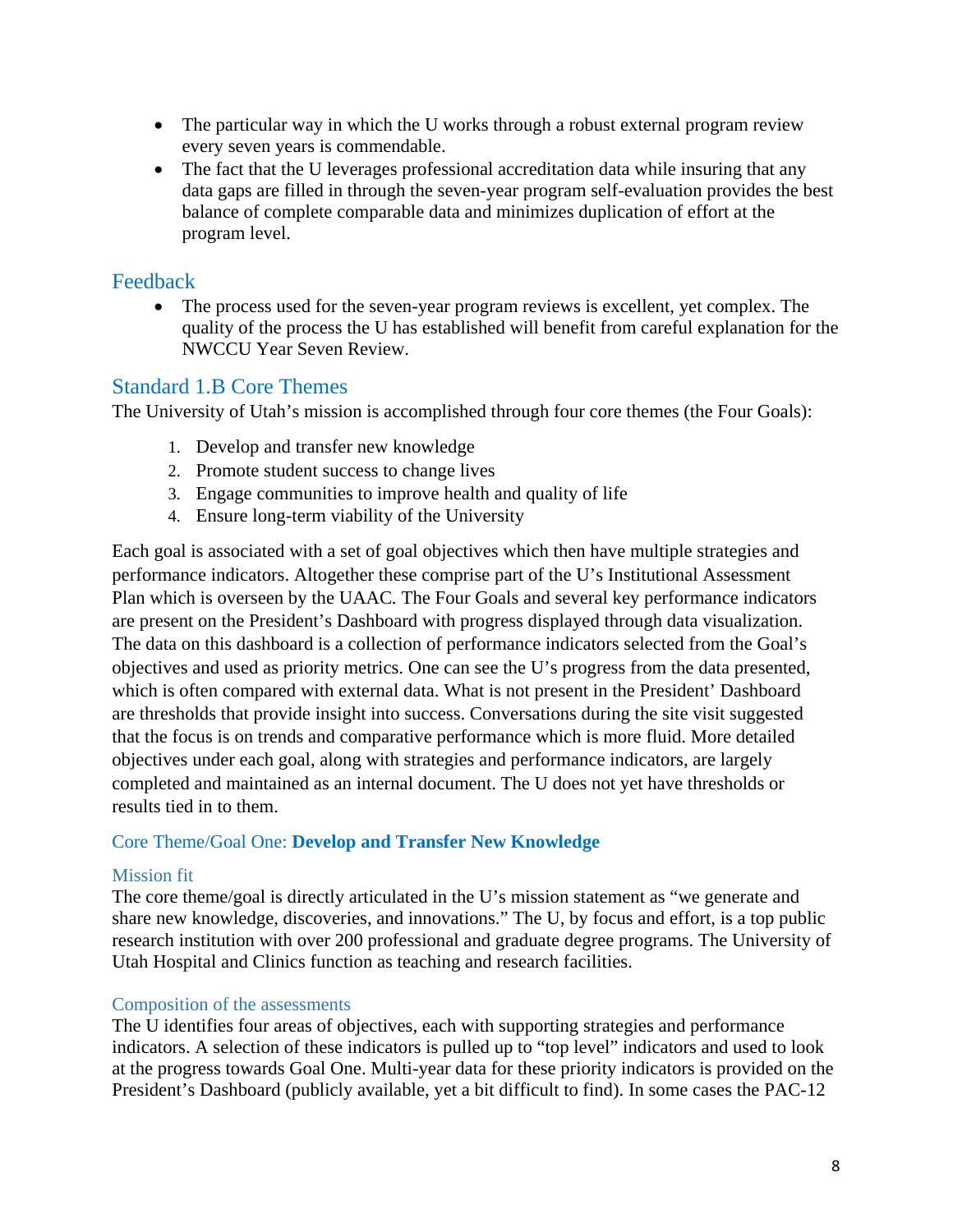or RU/VH institutions are comparisons. The President's Dashboard does not consistently provide clear thresholds, but functions more like trend data showing patterns of growth in comparison to PAC-12 or RU/VH institutions. In other cases, there is no comparison or clear threshold, just a goal of increasing them (e.g. number of named appointments).

#### **Results**

Trend patterns map against PAC-12 and RU/VH institutions, rising and falling together, without a significant reduction in the gap. It appears from an updated assessment data spreadsheet from October 2018, that total graduate and professional degrees awarded is at par with PAC-12 peers and thus at threshold, research expenditures and awards remain below peers, patents continue to increase, and the number of start-ups meets the threshold.

#### Core Theme/Goal Two: **Promote Student Success to Change Lives**

#### Mission fit

The U's second core theme/goal appears in the mission statement: "The University of Utah fosters student success by preparing students from diverse backgrounds for lives of impacts as leaders and citizens." The objectives involve improved retention and completion rates as well as growth in student engagement.

#### Composition of the assessments

Top level performance indicators include first-year retention rates, six-year graduation rates (overall and for diverse populations), percentage of students in Learning Communities, and percentage receiving financial aid. The U is also looking at NSSE data and the amount and nature of participation in engaged learning opportunities.

#### Results

The university has grown significantly from a commuter campus to an increasingly residential campus that is able to and intends to serve students across the country and around the world.

The student enrollment has been growing and diversity (especially geographically) has increased demand for resident living. Student Affairs and Auxiliary Services have been gathering internal and external data to inform decisions around the addition of residential housing. With third party data, an investment plan over the next five years is underway to respond to housing demands and address deferred maintenance.

In an effort to integrate student life and academic life (a nice example of how units across campus make use of the Learning Framework), the U is growing the opportunities for living/learning communities. The data reflects the efforts underway. The U already has met its threshold for first year retention, participation in learning communities, and percent of freshman receiving financial aid. Six-year graduation rates have shown improvement.

One evidentiary example of continuous improvement that has emerged as a priority at the U involves the need to focus more intently on diversity, equity, and inclusion. This is reflected in ongoing work on diversity and inclusion and, as relayed to evaluators in conversations with Academic Affairs, the administration's response to events of last fall—a town hall meeting and march in the aftermath of Charlottesville, racist posters on campus, and the visit of an ultra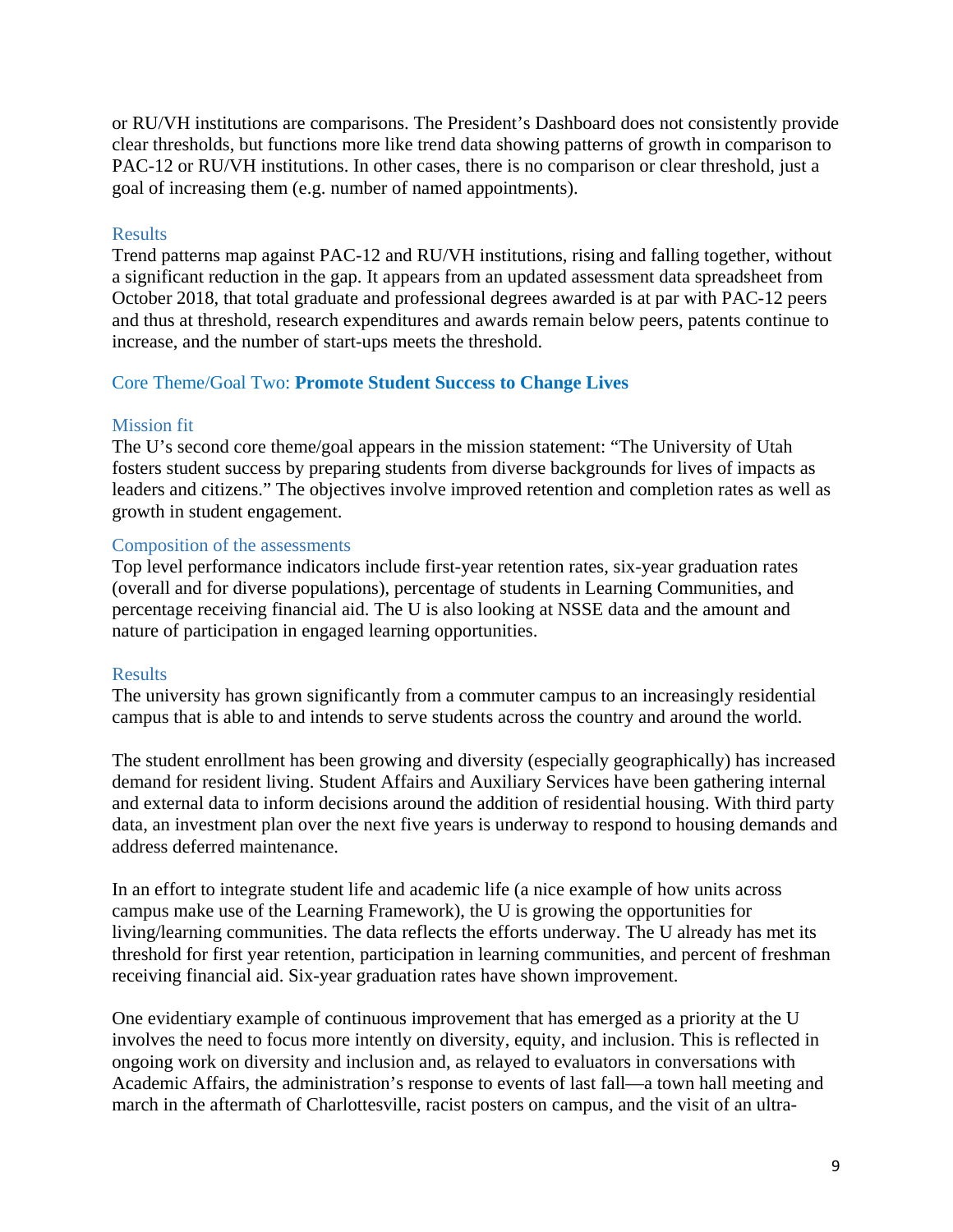conservation white nationalist speaker, Ben Shapiro, to campus. The U drafted key statements about free speech, hate speech, and a list of "13 responses" to what was heard at the town hall meeting. A campus-wide training brought together almost three hundred faculty and staff to talk about microaggressions that occur in classrooms, residence halls and other places on campus.

New diversity initiatives have been funded, including faculty diversity initiatives, the Director for the Dream Center, Associate Director of the Office of Inclusive Excellence, a Diversity and Inclusion in the Classroom trainer position, and diversity projects in the Graduate Program. This prioritization process began with a set of responses to national issues as well as experiences on campus and included, in addition to the institutional conversation about micro-aggressions, the goal of diversifying the faculty and student body and the expansion of diversity training. Colleges are receiving support to develop goals around diversity and inclusion and to set implementation plans in place. The deans have been informed that diversity initiatives will be the top priority in the current year's budget cycle.

A second evidentiary success involves the data-driven recommendation to introduce higher benefit rates for graduate students, reduce minimum credit registration for dissertation work, and make graduate assistantship tuition benefits eligibility available year-round to a) encourage the offering of summer graduate courses and b) consequently reduce time to graduation.

#### Core Theme/Goal Three: **Engage communities to improve health and quality of life**

#### Mission fit

This goal appropriately comes from the mission: "…engage local and global communities to promote education, health, and quality of life." Specific objectives include community engagement in the U's educational programs (online, continuing education and health care), outreach to the community (primary and secondary schools, community service, cultural, creative and athletic events), and engaged diverse communities.

#### Composition of assessments

Top level indicators currently look at growth in online student credit hours, continuing education enrollment, and University Health Care patient satisfaction.

#### Results

Online education has grown at a rate and has reached a level that surpasses the current threshold. Continuing education enrollments have surpassed the current threshold. Health care satisfaction is measured by referrals and has exceeded the threshold.

#### Core Theme Four: **Ensure Long-Term Viability of the University**

#### Mission fit

The U's Mission Statement expands this core theme/goal as "responsible stewardship of our intellectual, physical, and financial resources ensures the long-term success and viability of the institution".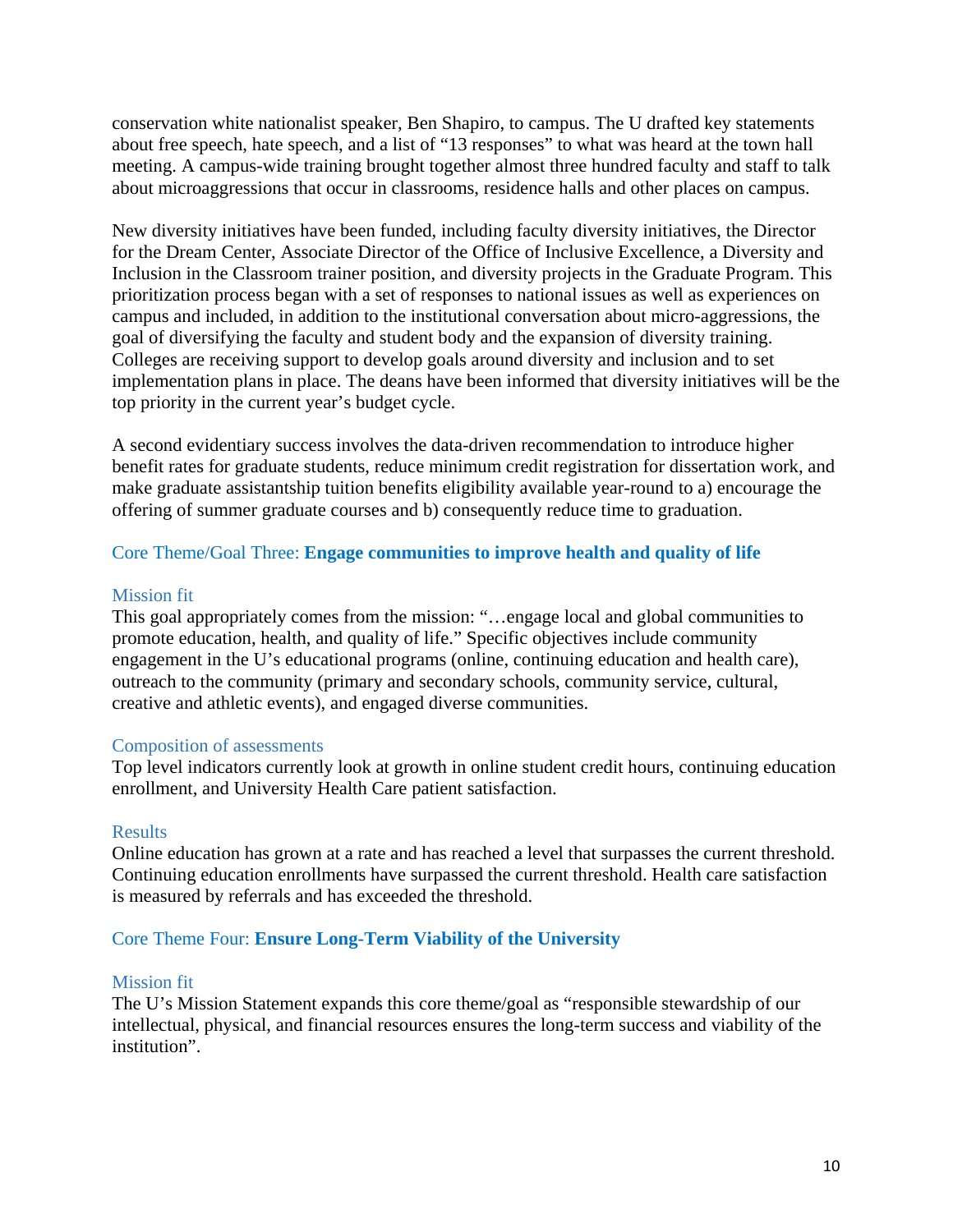#### Composition of assessments

The top-level indicators look at undergraduate tuition compared to PAC-12 peers, annual private donations, and the Energy Utilization Index.

#### Results

All of the top-level indicators have exceeded the current thresholds.

#### **Compliments**

 It is evident that careful thought went into the selection of objectives and strategies and performance indicators for each goal, with only a few strategies waiting for indicators. It also is evident that the choice of objectives, strategies, and performance indicators is connected to the institution and its mission.

#### Feedback

 The top-level performance indicators visualized on the President's Dashboard include data over several years. The thresholds in some cases are not well defined. For example, in comparison to PAC-12 institutions, it is not clear if the U seeks to match them or surpass them, or some other threshold. The number of "Named Appointments" is increasing, but the threshold is not explicit (Total numbers? Or percentage of faculty?).

# Recommendation Two

There is evidence that the U has taken assessment seriously and carefully developed a comprehensive, evidenced-based process. It also is clear that it has been well-resourced through third party technological solutions as well as internal data analysis by OBIA and Business Intelligences. The U has funded the Office of Undergraduate Studies (UGS) assessment in the form of salary support for staff, work buyouts, technological efficiencies, the University's Learning Framework model development, and fellows, workshops, etc. These efforts have both improved the quality of assessment and minimized one of the most common complaints for faculty relating to assessment: workload. The U has built direct student measures into short and long-term academic planning (2.C.2). The Graduate Council Seven Year Review is a working example of comprehensive assessment that makes long view use of program learning outcomes. All syllabi and programs have learning outcomes and data gathered is used for measuring program needs and effectiveness in a more responsive timeline (2.C.2). The flow of planning and priorities, that begins with evidence of student learning outcomes, is informed by robust academic reviews every seven years, aligned with the U's Four Goals and then presented for funding consideration at the CBAC during each budget cycle.

### **Compliments**

- The U is making solid progress on using data to assess student learning and is rolling out a strong, well-resourced process across the institution.
- The structure and process for measuring student learning across the institution is notable and the phenomenologically-derived Learning Framework serves powerfully as a connective tissue across the student academic and co-curricular experience.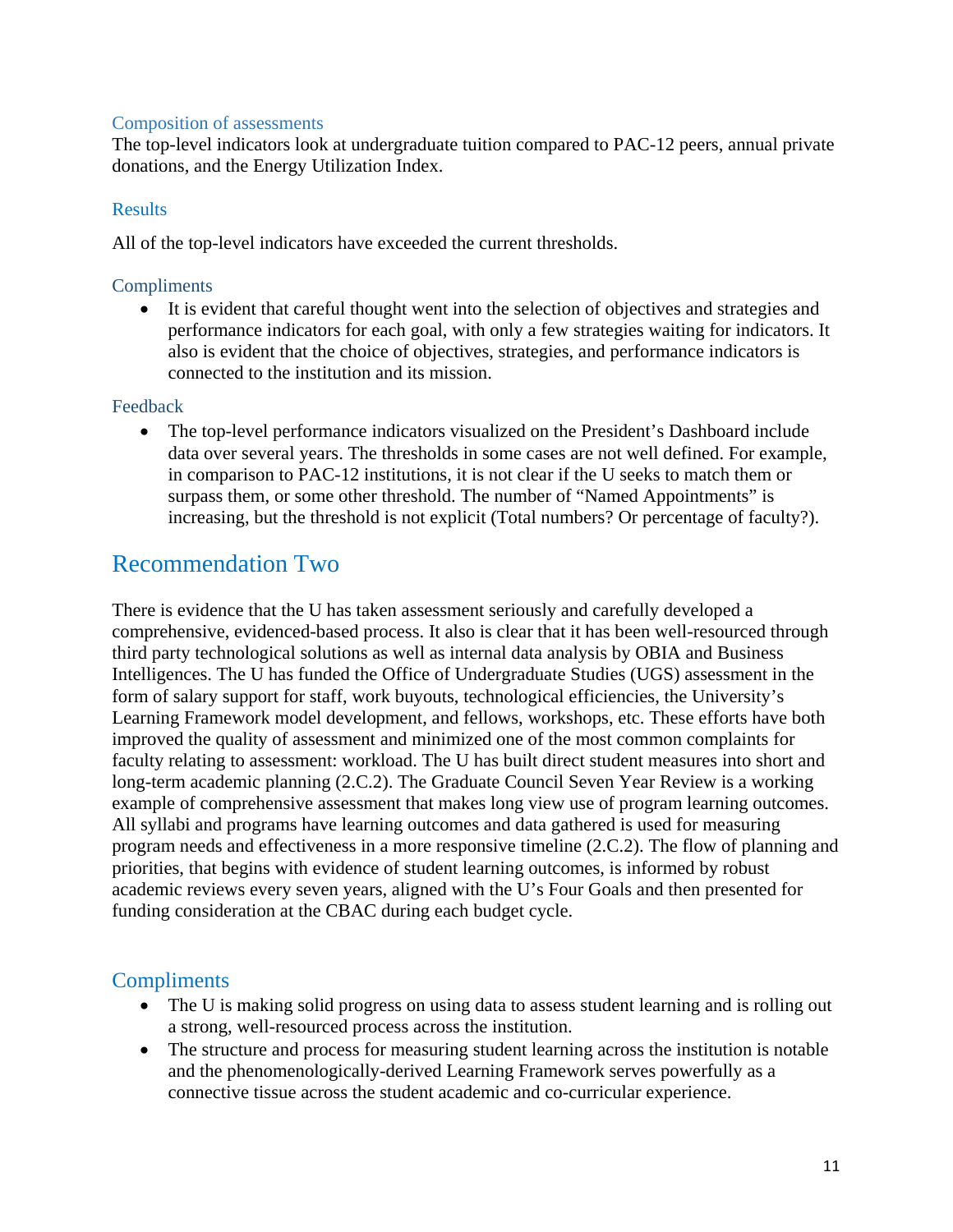#### Feedback

• None

# Recommendation Three

The U was asked to provide evidence of ongoing collection and evaluate/analysis of data that will be used as a basis for evaluating its core themes/goals  $(4.A.1, 4.A.4)$ . This would include all programs and services and degrees (4.A.2, 4.A.3, 4.A.5). The U would use these data and subsequent evaluation for transparent, ongoing, meaningful, continuous improvement and comprehensive planning (4.A.6, 4.B.1, 4.B.2).

The structure and process in place at the U is evidence of robust data collection, including direct measures of program learning outcomes. Two of the four examples provided in the report represent the use of continuous improvement at both a program level and in a general education requirement.

#### Department of Political Science

Senior level papers are collected and a sample is analyzed annually by the Political Science Undergraduate Studies Committee. Five of the seven program learning outcomes were studied using these data (the other two outcomes required different data for analysis). The results of the assessment generated two changes in learning outcomes: combining the BA and BS learning outcomes and adding a new outcome assessing level of knowledge and critical thinking. The department also modified the assessment procedure to improve inter-rater reliability. This example shows the impact of the assessment on refining and improving the quality learning outcomes themselves.

#### Writing Program

This university-wide program was chosen to illustrate quality assessment and continuous improvement. The program sits in a free-standing department which helps create the sense of ownership indicative of its success. Graduate students and faculty support its service mission and are compensated for the extensive review work of student writing. The program's 2014-17 (three-year) report sought to refine threshold competencies and assess how well students were performing in the First Year Writing Series. Data from the first round of assessment (Fall 2014) showed a struggle with argumentation. The second cycle of assessment (Spring 2015) showed that students were strong in research but struggled with source use (synthesis and summary). The findings have led to innovations in teacher training to help them better understand and focus on the key learning outcomes of the First Year Writing Series. This program serves as a strong example of a full assessment cycle, including feeding results back into curricular decisions to benefit student learning. The Writing Program's next planned assessment will look at content knowledge in the program (socio-rhetorical knowledge).

There has been a significant effort to create an intentional assessment plan across the institution. Improvement is evident in student retention, persistence, and graduation rates. These tie to Core Theme/Goal Three and the efforts that emerged out of the strategic initiatives and that were subsequently prioritized through the UBAC funding with positive results. This shows a nice complete cycle of comprehensive planning around Core Theme/Goal Three.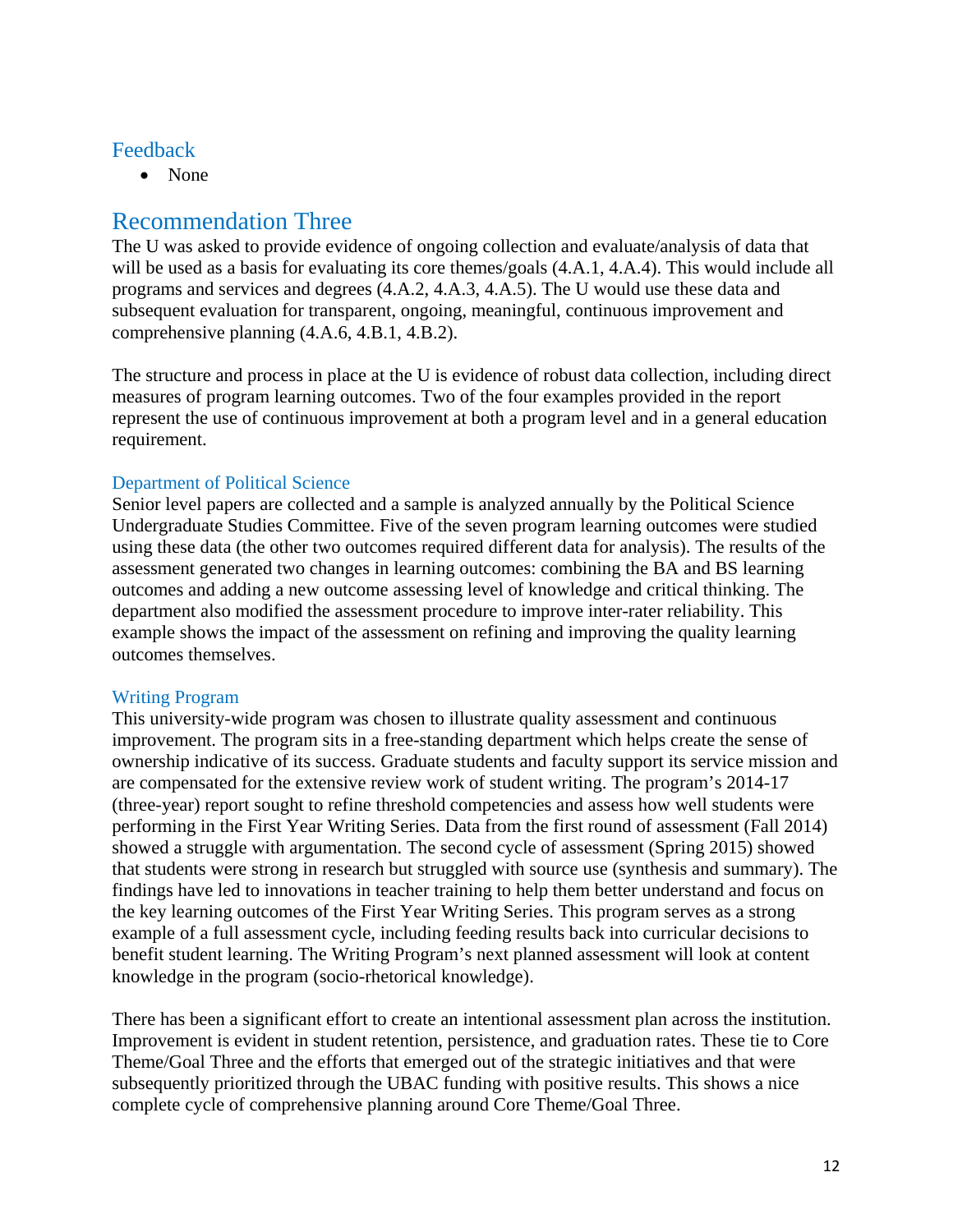It is clear that careful thought informed the design, rigor and data-driven effectiveness of the comprehensive planning to date. Professionally accredited programs have been completing accreditation self-evaluations on an ongoing cycle. The U is leveraging those data but also ensuring that professionally accredited programs include any additional data needed to complete the institution's required seven-year evaluation cycle. Programs without professional accreditation are at varying stages of the development, implementation and evaluation of program effectiveness. For the Year Seven team visit, the U will want to demonstrate this process broadly across the institution so that it is in place for all major resourced decisions that come through the comprehensive planning process.

### **Compliments**

- The U has taken the time to thoughtfully and intentionally develop a comprehensive structure and process of assessment that serves the institution effectively.
- Particularly notable is the incorporation of multi-year program learning outcome data into the long-range planning of departments through the Graduate Council Seven Year Review Process.
- Using the Writing Program as an exemplar in the report is especially appreciated. The Writing Program touches all undergraduate students and illustrates how the U has bridged the frustration many institutions face - the issue of ownership - by creating a freestanding department (Writing and Rhetorical Studies) with a high-quality assessment of a general education program requirement that is cuts across academic programs.

### Feedback

 Approximately 60% of the programs will have fully executed an assessment cycle (include using data for continuous improvement) at the time of the NWCCU Seven Year visit. The U is encouraged to communicate with NWCCU to keep the Commission abreast of progress.

# Conclusion and Summary

There were many excellent assessment practices in place at the U (some of the best this team has seen) that make the team confident that structure, process and funding for comprehensive planning, from robust data collection to tying evidence to institutional decision-making, to linking the budget process to said decisions, is in place and in practice. Because of that, the U is well positioned to make strategic decisions in service of mission fulfillment. While the institution is unlikely to complete full cycles of assessment for all units before the Year Seven team visit, the investment in developing this process and the shift in institutional culture to one of continuous improvement through evidenced-based decision making at all levels is notable.

# **Compliments**

- The U has created and is implementing a well-resourced and robust structure and has a process in place for assessment across the institution.
- The evaluation team probed pretty closely and concluded there is institution-wide buy-in for the assessment plan the U has developed.
- Many, if not all, of the colleges have a strategic plan or similar planning document that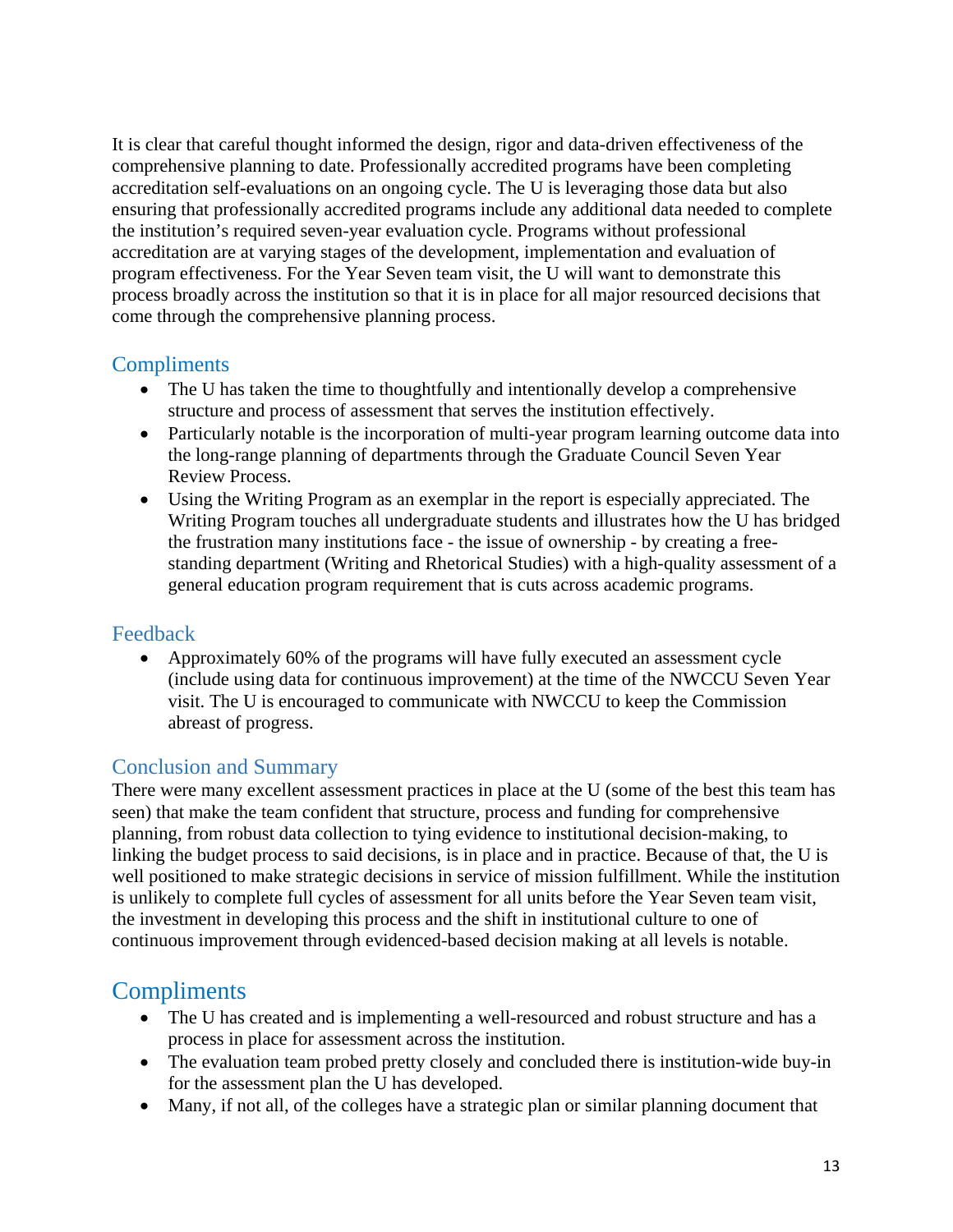intersects with the U's four goals and practice evidenced-based comprehensive planning.

- The Learning Framework is an innovative approach to identifying commonalities in the student experience. It is used across campus - not just in academic affairs - and is a powerful tool to understand the college experience holistically. This is active and ongoing evidence of how academic and student life (and, arguably, other units) intersect to shape the student experience across the institution.
- The UAAC continues as a holistic high-level council to assess what constitutes success and to identify synergies, opportunities, and knowledge about effective practices. and It provides the space to think about what it means to assess a holistic learning experience for students. The decision to continue this committee after the last accreditation is notable.
- Dashboard visualizations are excellent; there is real synergy between OBIA and Business Intelligence.

### **Feedback**

• None

### Interview Roster

Ruth Watkins - President Dan Reed - Senior Vice President for Academic Affairs Dave Kieda - Dean, Graduate School Keith Diaz Moore - Dean, College of Architecture and Planning Richard Brown - Dean, College of Engineering Ella Myers - Associate Professor, Political Science & Director, Undergraduate Studies Matt Burbank - Associate Professor, Political Science & Director, Undergraduate Studies Henry White - Dean, College of Science Alberta Comer - Dean and Director, Marriott Library Cathy Anderson - Chief Financial Officer & Associate Vice President for Budget and Planning Darryl Butt – Dean, College of Mines and Earth Science Sandy Hughes – Director, Budget and Planning Sarah George - Executive Director of the Natural History Museum of Utah and Adjunct Professor of Biology Marti Bradley - Senior Associate Vice President, Academic Affairs & Dean, Undergraduate **Studies** Ann Darling - Assistant Vice President of Undergraduate Studies (General Education and Learning Outcomes Assessment) Jim Agutter - Associate Professor, Architecture and Planning Mark St. Andre - Associate Dean, Assessment and General Education Jane Hatter - Assistant Professor, School of Music Chris Reilly - Professor, Pharmacology and Toxicology Krista Carlson - Assistant Professor, Metallurgical Engineering Fernando Rubio - Professor, World Languages, & Director, UOnline Curriculum Enhancement and Innovation Katharine Ullman - Professor, Oncological Sciences & Associate Dean, Graduate School Paula Smith - Professor, Educational Leadership & Policy Julio Facelli - Professor, Biomedical Informatics & Academic Senate President-elect